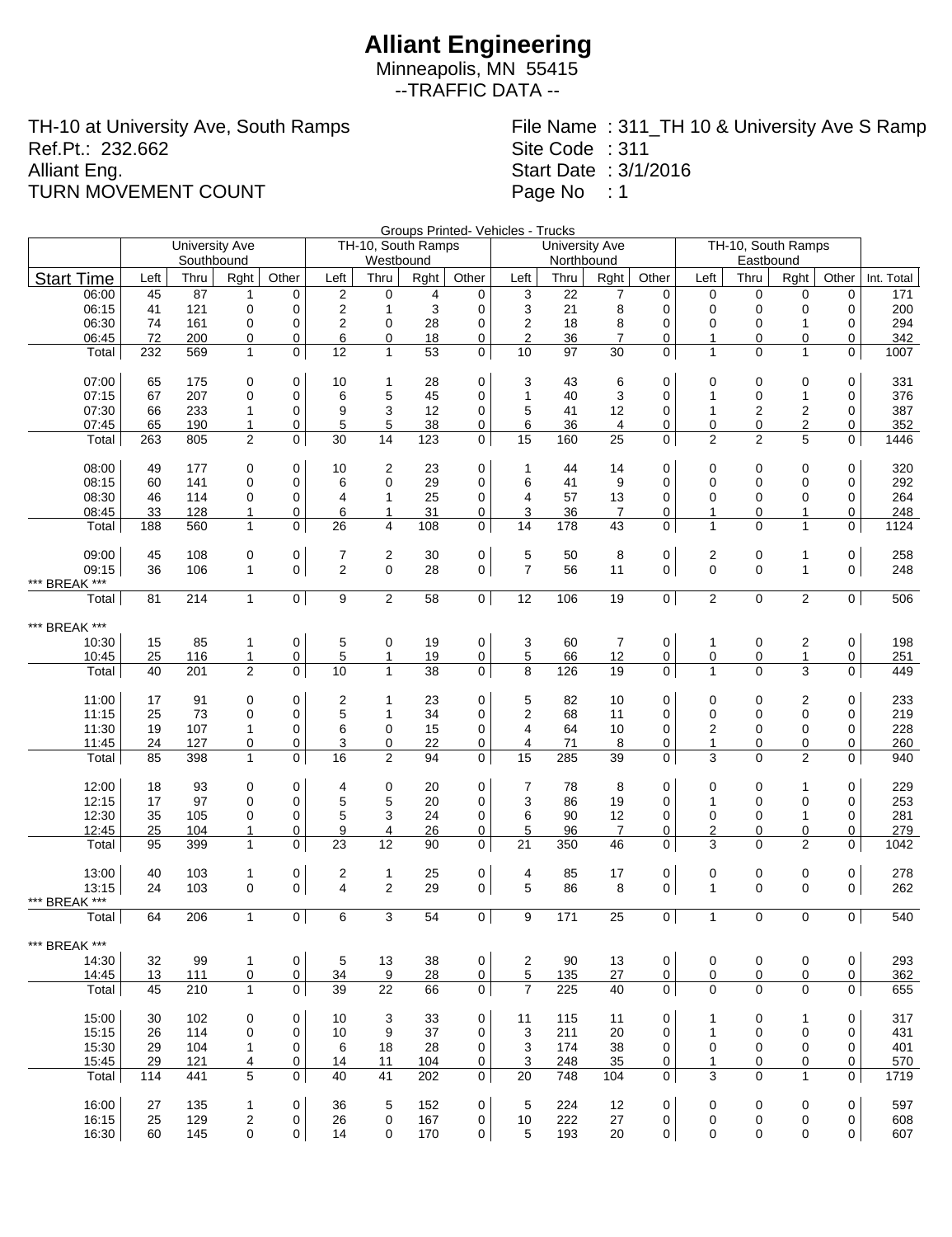Minneapolis, MN 55415 --TRAFFIC DATA --

TH-10 at University Ave, South Ramps Ref.Pt.: 232.662 Alliant Eng. TURN MOVEMENT COUNT

File Name : 311\_TH 10 & University Ave S Ramp Site Code : 311 Start Date : 3/1/2016 Page No : 2

|                    |      |                |      |       |      |                    |      | Groups Printed- Vehicles - Trucks |                |                |      |          |                    |      |      |          |            |
|--------------------|------|----------------|------|-------|------|--------------------|------|-----------------------------------|----------------|----------------|------|----------|--------------------|------|------|----------|------------|
|                    |      | University Ave |      |       |      | TH-10, South Ramps |      |                                   |                | University Ave |      |          | TH-10, South Ramps |      |      |          |            |
|                    |      | Southbound     |      |       |      | Westbound          |      |                                   |                | Northbound     |      |          |                    |      |      |          |            |
| <b>Start Time</b>  | Left | Thru           | Rght | Other | Left | Thru               | Rght | Other                             | Left           | Thru           | Rght | Other    | Left               | Thru | Rght | Other    | Int. Total |
| 16:45              | 22   | 153            | 0    | 0     | 25   | 0                  | 167  | 0                                 |                | 215            | 39   | $\Omega$ | 0                  | 3    | 2    |          | 633        |
| Total              | 134  | 562            | 3    | 0     | 101  | 5                  | 656  | 0                                 | 27             | 854            | 98   | 0        | 0                  | 3    | 2    | 0        | 2445       |
|                    |      |                |      |       |      |                    |      |                                   |                |                |      |          |                    |      |      |          |            |
| 17:00              | 17   | 141            | 0    | 0     | 27   | 2                  | 137  | 0                                 | 6              | 215            | 27   | 0        |                    |      | 0    | 0        | 573        |
| 17:15              | 22   | 139            | 0    | 0     | 23   | 0                  | 168  | 0                                 | $\overline{2}$ | 226            | 38   |          |                    |      |      |          | 618        |
| 17:30              | 24   | 113            | 0    | 0     | 18   | 0                  | 180  | 0                                 |                | 213            | 23   |          |                    |      |      |          | 571        |
| 17:45              | 26   | 167            | 0    | 0     | 22   | 0                  | 125  | 0                                 |                | 204            | 24   |          |                    |      |      |          | 569        |
| Total              | 89   | 560            | 0    | 0     | 90   | 2                  | 610  | 0                                 | 9              | 858            | 112  | 0        |                    | 0    | 0    | 0        | 2331       |
|                    |      |                |      |       |      |                    |      |                                   |                |                |      |          |                    |      |      |          |            |
| <b>Grand Total</b> | 1430 | 5125           | 19   | 0     | 402  | 109                | 2152 | 0                                 | 167            | 4158           | 600  | 0        | 18                 | 5    | 19   | 0        | 14204      |
| Apprch %           | 21.8 | 78             | 0.3  | 0     | 15.1 | 4.1                | 80.8 | 0                                 | 3.4            | 84.4           | 12.2 | $\Omega$ | 42.9               | 11.9 | 45.2 | 0        |            |
| Total %            | 10.1 | 36.1           | 0.1  | 0     | 2.8  | 0.8                | 15.2 | 0                                 | 1.2            | 29.3           | 4.2  | 0        | 0.1                | 0    | 0.1  | 0        |            |
| Vehicles           | 1414 | 4999           | 14   | 0     | 391  | 105                | 2123 | 0                                 | 164            | 4084           | 571  |          | 17                 | 5    | 15   | $\Omega$ | 13902      |
| % Vehicles         | 98.9 | 97.5           | 73.7 | 0     | 97.3 | 96.3               | 98.7 | 0                                 | 98.2           | 98.2           | 95.2 |          | 94.4               | 100  | 78.9 | 0        | 97.9       |
| Trucks             | 16   | 126            | 5    | 0     | 11   | 4                  | 29   | 0                                 | 3              | 74             | 29   | $\Omega$ |                    |      | 4    |          | 302        |
| % Trucks           | 1.1  | 2.5            | 26.3 | 0     | 2.7  | 3.7                | 1.3  | 0                                 | 1.8            | 1.8            | 4.8  | 0        | 5.6                | 0    | 21.1 | 0        | 2.1        |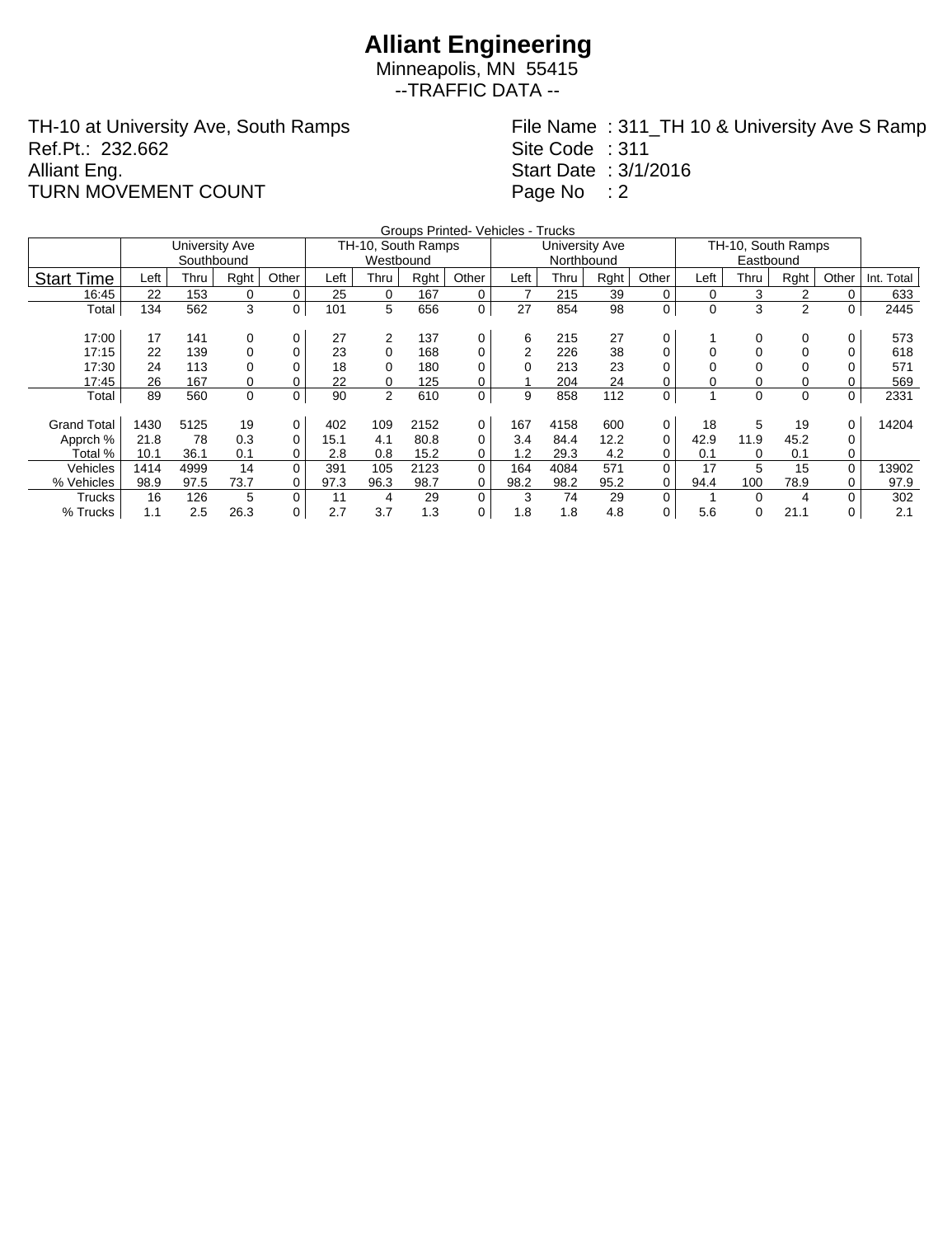Minneapolis, MN 55415 --TRAFFIC DATA --

TH-10 at University Ave, South Ramps Ref.Pt.: 232.662 Alliant Eng. TURN MOVEMENT COUNT

File Name : 311\_TH 10 & University Ave S Ramp Site Code : 311 Start Date : 3/1/2016 Page No : 3

|                                                      |      |      | University Ave |      |            | TH-10, South Ramps |      |      |       |            |            | University Ave |      |       |            |      | TH-10, South Ramps |      |          |            |            |  |
|------------------------------------------------------|------|------|----------------|------|------------|--------------------|------|------|-------|------------|------------|----------------|------|-------|------------|------|--------------------|------|----------|------------|------------|--|
|                                                      |      |      | Southbound     |      |            | Westbound          |      |      |       |            | Northbound |                |      |       |            |      | Eastbound          |      |          |            |            |  |
| <b>Start Time</b>                                    | Left | Thru | Rght   Other   |      | App. Total | Left               | Thru | Rght | Other | App. Total | Left       | Thru           | Rght | Other | App. Total | Left | Thru               | Rght | Other    | App. Total | Int. Total |  |
| Peak Hour Analysis From 06:00 to 11:45 - Peak 1 of 1 |      |      |                |      |            |                    |      |      |       |            |            |                |      |       |            |      |                    |      |          |            |            |  |
| Peak Hour for Entire Intersection Begins at 07:00    |      |      |                |      |            |                    |      |      |       |            |            |                |      |       |            |      |                    |      |          |            |            |  |
| 07:00                                                | 65   | 175  |                |      | 240        | 10                 |      | 28   |       | 39         |            | 43             |      |       | 52         |      |                    |      |          |            | 331        |  |
| 07:15                                                | 67   | 207  | 0              |      | 274        | 6                  | 5    | 45   |       | 56         |            | 40             |      |       | 44         |      |                    |      |          | 2          | 376        |  |
| 07:30                                                | 66   | 233  |                |      | 300        | 9                  | 3    | 12   |       | 24         | 5          | 41             | 12   |       | 58         |      | າ                  | າ    |          | 5          | 387        |  |
| 07:45                                                | 65   | 190  |                |      | 256        | 5                  | 5    | 38   |       | 48         | 6          | 36             |      |       | 46         |      |                    |      |          | c          | 352        |  |
| <b>Total Volume</b>                                  | 263  | 805  | 2              |      | 1070       | 30                 | 14   | 123  |       | 167        | 15         | 160            | 25   |       | 200        |      |                    |      |          | a          | 1446       |  |
| % App. Total                                         | 24.6 | 75.2 | 0.2            |      |            | 18                 | 8.4  | 73.7 |       |            | 7.5        | 80             | 12.5 | 0     |            | 22.2 | 22.2               | 55.6 | $\Omega$ |            |            |  |
| PHF                                                  | .981 | .864 | .500           | .000 | .892       | .750               | .700 | .683 | .000  | .746       | .625       | .930           | .521 | .000  | .862       | .500 | .250               | .625 | .000     | .450       | .934       |  |